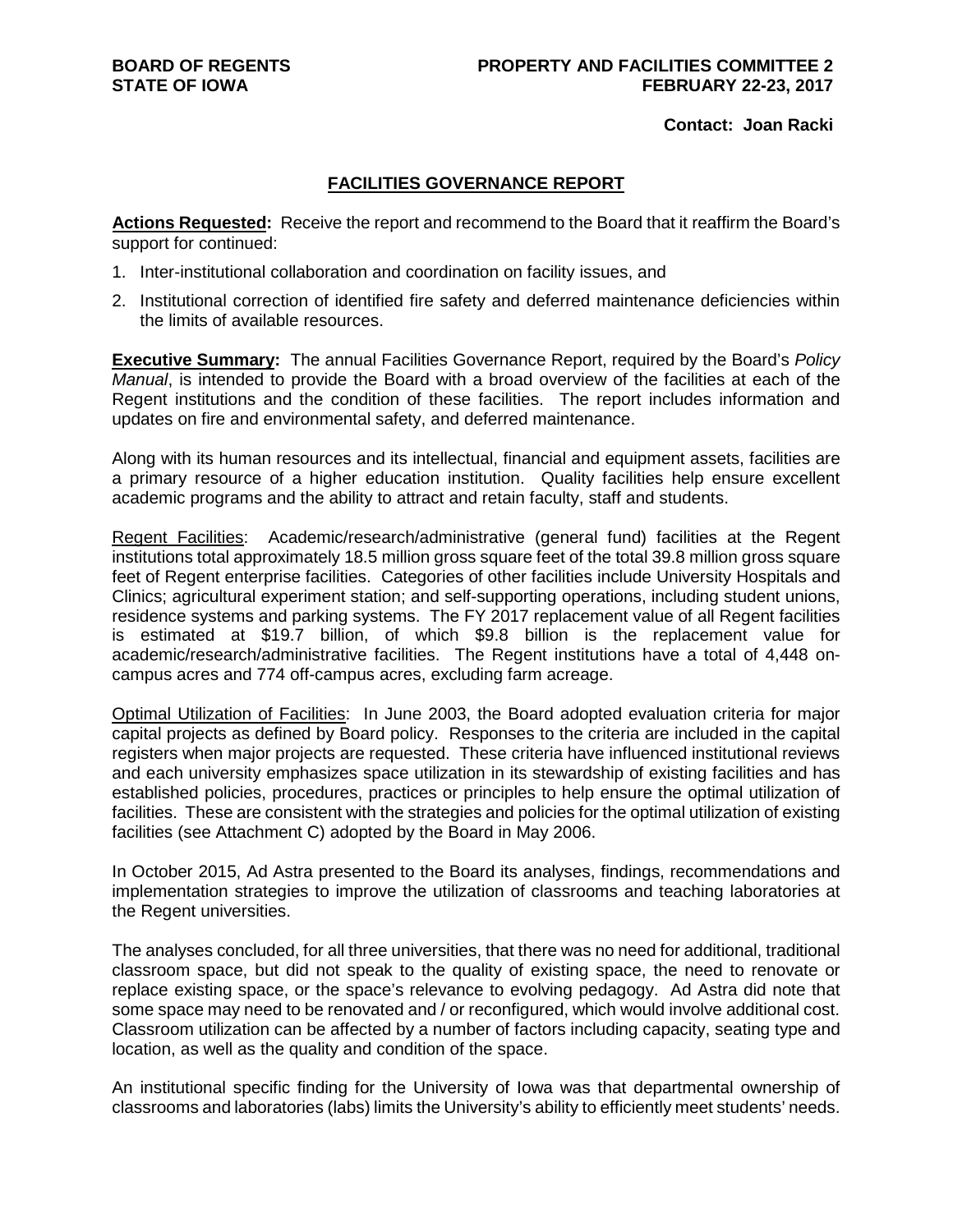It suggested a policy to centrally assign general purpose classrooms and centrally update room inventories.

For Iowa State University, Ad Astra included that additional labs may be needed in the most constrained lab types as laboratory space is a bottleneck for some disciplines.

Information on how the Regent universities are addressing the Ad Astra recommendations is included in Part A (page 5).

Institutional Coordination/Cooperation: In previous Facilities Governance reports, the universities provided an extensive list of collaborative and coordinated efforts in facilities-related areas. This collaboration allows the universities to share best practices and to pool resources to investigate and pursue innovative and cost saving approaches, as well as to collaborate on emerging facilities and utilities issues. The institutions work to explore new areas for collaborative/cooperative efforts and continue to work on efforts begun in recent years.

Inter-institutional meetings include separate groups for custodial operations, maintenance, utilities, energy management, design and construction, landscape services and interior design, as well as space management.

During the last year, Board Office worked with the universities to develop a Request for Proposals for electronic bidding of construction contracts. Proposals were scheduled to be received on February 9, 2017, with interviews scheduled for March. The Board Office and the universities have been transitioning to the utilization of electronic signatures on design professional and construction contracts. The Board Office, with input from each of the Regent institutions, revised the Property and Facilities section of the Board's *Policy Manual*. Some of the ongoing activities are outlined on page 7.

Fire and Environmental Safety Deficiencies and Deferred Maintenance: Fire safety deficiencies (identified by the State Fire Marshal, other entities engaged in fire safety reviews, or institutional personnel) and deferred maintenance (repair or replacement of all, or a part of, an existing capital asset that was not repaired or replaced at the appropriate time because of a lack of funds) can be corrected as individual projects, incorporated into major renovations / rehabilitations, or eliminated through the demolition of structures. The Board's FY 2018 – eliminated through the demolition of structures. The Board's FY 2018 – FY 2022 Five-Year Capital Plan, approved at its September 2016 meeting, includes \$100 million for individual projects to correct fire safety and deferred maintenance deficiencies.

The State Fire Marshal's Office and other external entities have identified fire safety deficiencies in general fund facilities which the institutions have estimated would cost \$9.6 million to correct; this amount is lower than the amount (\$9.8 million) reported for Fall 2015.

Identified, potentially life-threatening fire safety deficiencies are promptly addressed and corrected, or facilities are closed until they can be made safe. Other identified deficiencies are prioritized for correction. Progress in addressing fire safety issues will continue to be challenged by new safety standards, aging buildings and changes in building usage.

For Fall 2016, the Regent institutions report a total of \$779.2 million in deferred maintenance in general fund facilities and utilities, excluding on-going renovation projects, FY 2017 planned projects, and the deferred maintenance to be corrected as components of major renovation projects previously authorized. This total compares to the \$751.4 million reported for Fall 2015.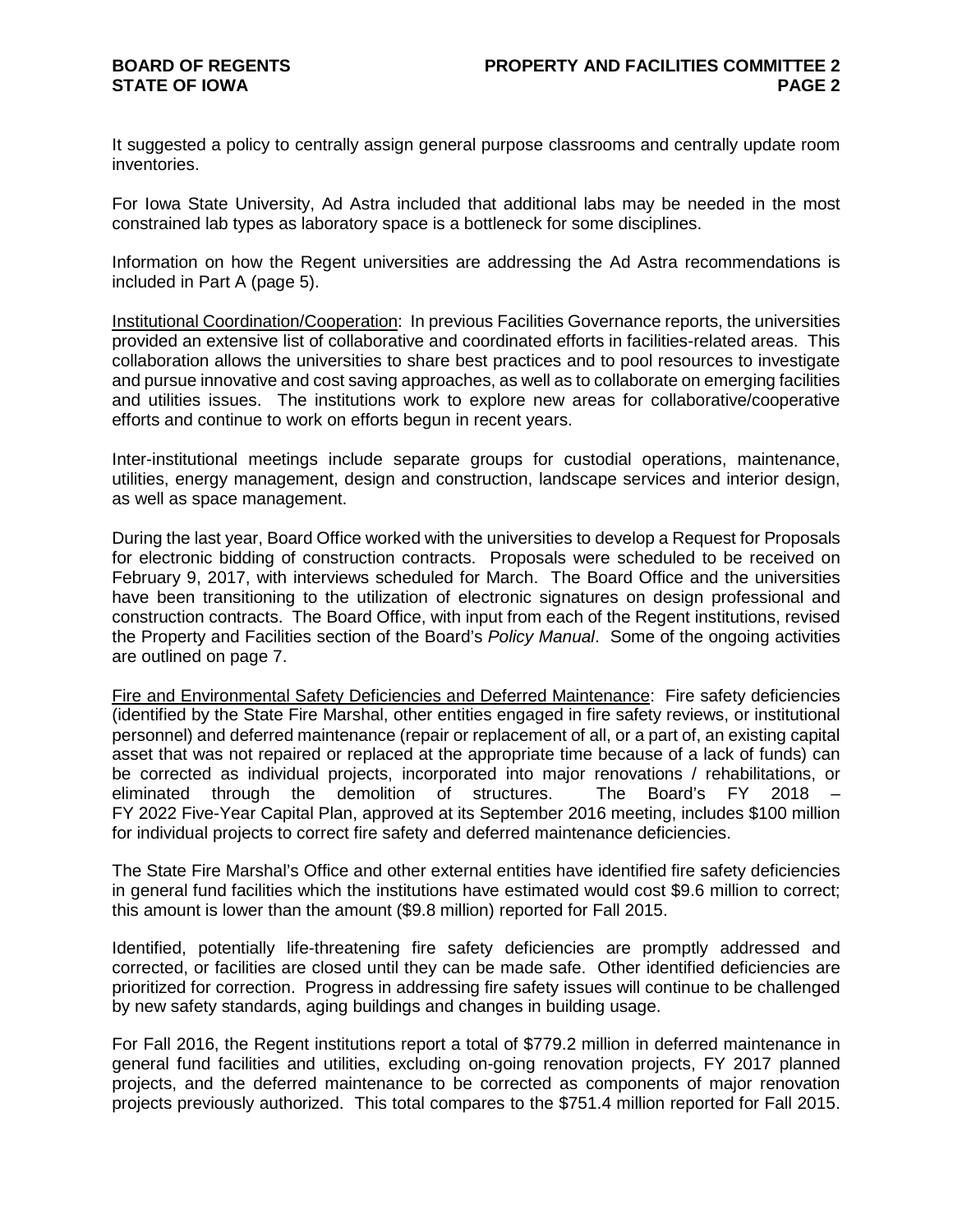This increase of \$27.8 million (3.6%) is slightly less than the construction cost inflation factor of 4.0%. In addition, it is important to note that the universities continue to undertake complete building assessments, and to refine their analyses which can lead to the reporting of increased amounts. In addition, for many building systems, end of life milestones are being reached. Further information is included in Attachment B.

**Report Organization:** The report includes the following attachments:

| Section                                                                                                | Page |
|--------------------------------------------------------------------------------------------------------|------|
| <b>Attachment A - Background</b>                                                                       | 4    |
| <b>Attachment B - Fire and Environmental Safety</b><br>and Deferred Maintenance                        | 8    |
| Table 1                                                                                                | 15   |
| Table 2                                                                                                | 16   |
| Attachment C – Strategies and Policies for<br><b>Optimal Utilization of Existing Campus Facilities</b> | 17   |

box:\Board of Regents Shared\BF\2017\feb2017\P&F\_Committee\0217\_ITEMpf02\_facilitiesgovernancereport.docx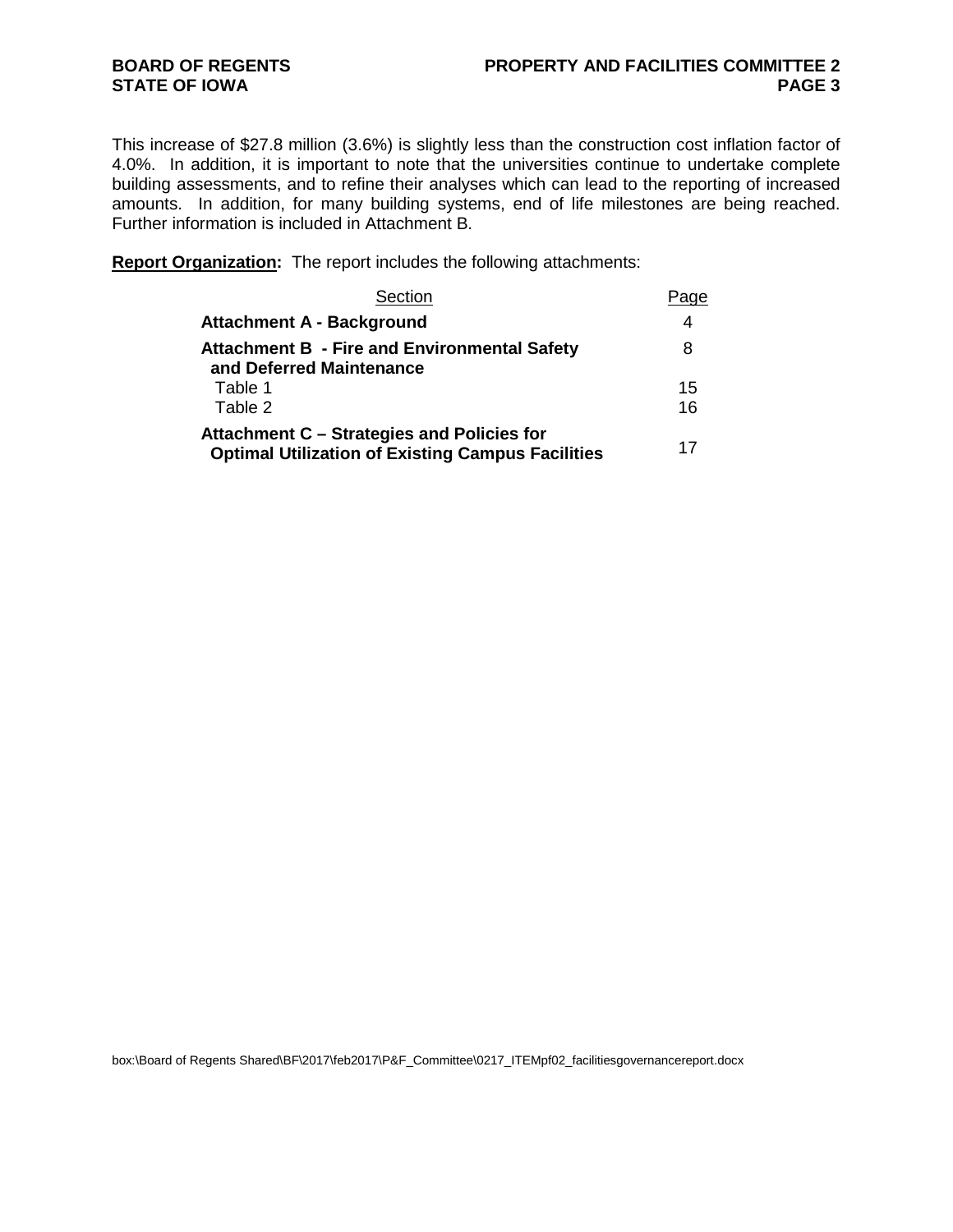## **BACKGROUND**

**Campus Facilities:** Regent facilities total 39.8 million gross square feet (GSF); approximately 31.4 percent of the square footage was constructed during the period 1961-1980, as was approximately 31.8 percent of the 18.5 million GSF of academic/research/administrative space. (The newest of these facilities are more than 30 years of age.) This construction "boom" was similar to the "boom" found among other higher education institutions in the United States.

The age of facilities is one of the factors contributing to the amount of deferred maintenance and the presence of fire safety deficiencies. Renovation provides a means to modernize facilities to meet current needs, and to address deferred maintenance and fire safety deficiencies. The following table summarizes, by year of construction, the Regent institutional total gross square footage (GSF) and academic/research/administrative (including Oakdale) total GSF.

|                |                            |          | Academic/Research/           |            |  |  |  |  |  |  |
|----------------|----------------------------|----------|------------------------------|------------|--|--|--|--|--|--|
|                | <b>Regent Total Square</b> |          | <b>Administrative Square</b> |            |  |  |  |  |  |  |
|                | Footage                    |          | Footage*                     |            |  |  |  |  |  |  |
|                | <b>GSF</b> of Intial       | Percent  | <b>GSF</b> of Intial         | Percent of |  |  |  |  |  |  |
| Years          | Construction               | of Total | Construction                 | Total      |  |  |  |  |  |  |
|                |                            |          |                              |            |  |  |  |  |  |  |
| Pre-1930       | 5,352,476                  | 13.46    | 3,698,192                    | 19.95      |  |  |  |  |  |  |
| 1931-1950      | 1,571,497                  | 3.95     | 791,829                      | 4.27       |  |  |  |  |  |  |
| 1951-1960      | 2,201,013                  | 5.53     | 718,766                      | 3.88       |  |  |  |  |  |  |
| 1961-1970      | 7,014,563                  | 17.64    | 2,741,455                    | 14.79      |  |  |  |  |  |  |
| 1971-1980      | 5,487,140                  | 13.80    | 3, 152, 709                  | 17.00      |  |  |  |  |  |  |
| 1981-1990      | 3,530,823                  | 8.88     | 1,589,051                    | 8.57       |  |  |  |  |  |  |
| 1991-2000      | 5,066,222                  | 12.74    | 2,084,485                    | 11.24      |  |  |  |  |  |  |
| 2001-2010      | 5,823,004                  | 14.64    | 2,498,385                    | 13.47      |  |  |  |  |  |  |
| 2011 - present | 3,727,642                  | 9.37     | 1,266,352                    | 6.83       |  |  |  |  |  |  |
| Total          | 39,774,380                 | 100.00   | 18.541.224                   | 100.00     |  |  |  |  |  |  |

\*Includes Oakdale

The total square footage by institution, by function, is as follows:

|                   | SUI       | <u>ISU</u>            | UNI       | ISD     | <b>IBSSS</b> | Total      |
|-------------------|-----------|-----------------------|-----------|---------|--------------|------------|
| IAcad/Res/Admin   | 8,599,404 | 6,823,382             | 2,545,695 | 381,236 | 191,507      | 18,541,224 |
| <b>IUIHC</b>      | 4,172,242 |                       |           |         |              | 4,172,242  |
| <b>JAII Other</b> | 7,247,297 | 7,518,442             | 2,295,175 |         |              | 17,060,914 |
| Total             |           | 20,018,943 14,341,824 | 4,840,870 | 381,236 | 191,507      | 39,774,380 |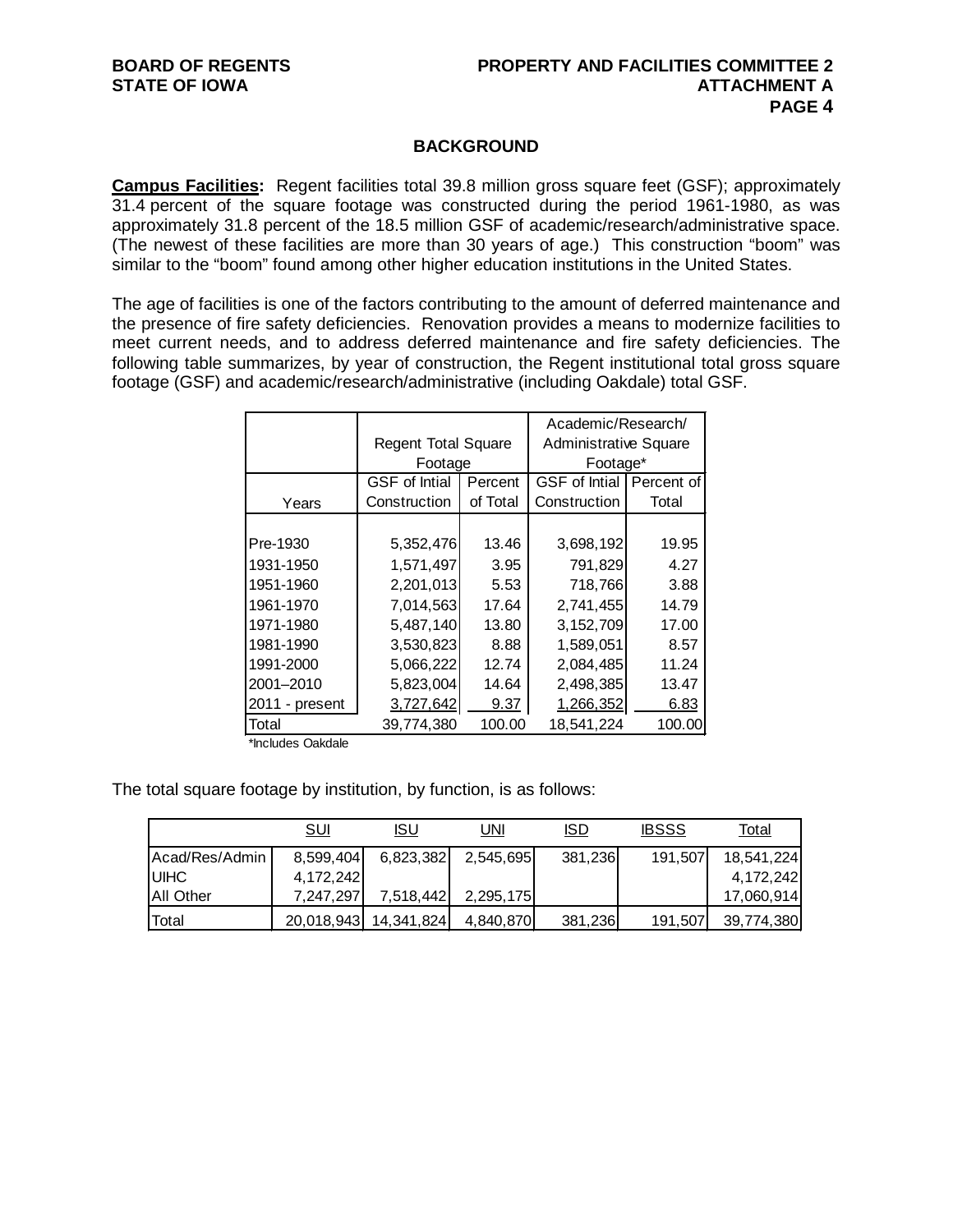# **STATE OF IOWA**

**Capital Expenditures:** Since FY 2011, the Regent institutions have expended almost \$2.0 billion for capital projects with project costs exceeding \$250,000.

| Projects with Costs Exceeding \$250,000 - All Funds*<br>$$$ in millions) |  |      |         |      |         |      |         |                 |         |      |         |       |  |
|--------------------------------------------------------------------------|--|------|---------|------|---------|------|---------|-----------------|---------|------|---------|-------|--|
|                                                                          |  |      | FY 2012 |      | FY 2013 |      | FY 2014 |                 | FY 2015 |      | FY 2016 |       |  |
|                                                                          |  | #    |         | #    |         | #    |         | #               |         | #    |         |       |  |
|                                                                          |  | Proj | Exp     | Proj | Exp     | Proj | Exp     | Proj            | Exp     | Proj |         | Exp   |  |
| SUI                                                                      |  | 198  | \$225.9 | 196  | \$244.5 | 203  | \$361.0 | 202             | \$412.3 | 198  | \$.     | 393.9 |  |
| <b>ISU</b>                                                               |  | 105  | 79.1    | 91   | 125.2   | 100  | 84.9    | 97              | 105.8   | 107  |         | 115.2 |  |
| <b>UNI</b>                                                               |  | 37   | 13.4    | 37   | 35.2    | 29   | 13.4    | $\overline{24}$ | 6.4     | 24   |         | 27.5  |  |
| Total                                                                    |  | 340  | \$318.4 | 324  | \$404.9 | 332  | \$459.3 | 323             | \$524.5 | 329  | \$.     | 536.6 |  |

The following table compares institutional expenditures for FY 2012 – FY 2016.

\* As submitted by the institutions to the Board Office on capital project status reports.

The expenditures are from all sources of funds including capital appropriations; building renewal (repair) funds; institutional road funds; gifts and grants; income from treasurer's temporary investments; proceeds of academic building, dormitory, telecommunications, and other revenue bond issues; and university hospitals building usage funds and revenue bonds.

## **Status Report on Ad Astra Recommendations:**

The following information has been provided by the universities to provide a status report on their activities to address the findings and recommendations of Ad Astra.

## University of Iowa

The University of Iowa reports that while the number of rooms designated as general assignment classrooms has held relatively steady over the past year, there are 86 fewer departmental classrooms and 11 fewer departmental laboratories (labs).

Work is underway to address Ad Astra's recommendation to centralize campus instructional spaces (where feasible), as well as to identify different types of instructional space needed by academic departments. A Provost-appointed task force, consisting of faculty and staff involved with classroom scheduling and utilization issues, was formed to address the outcomes and recommendations of the Ad Astra Study. Initial meetings focused on the reassignment of classrooms from departmentally assigned to general or registrar-assigned, as well as physical reviews of the spaces to ensure that spaces are classified correctly. The University is supplementing this effort by developing room use data associated with over two-dozen other activities and academic events held in classrooms. These activities are critical to the success of the academic programs and must supplement the course offerings. These uses have an impact on the utilization of classrooms, but were not covered in the Ad Astra Study.

The general condition of a classroom has an impact on its demand. Classroom environments that facilitate modern configurations offer audio/visual technology, lighting with scene controls, improved acoustics, and functional furniture. These learning environments are preferred by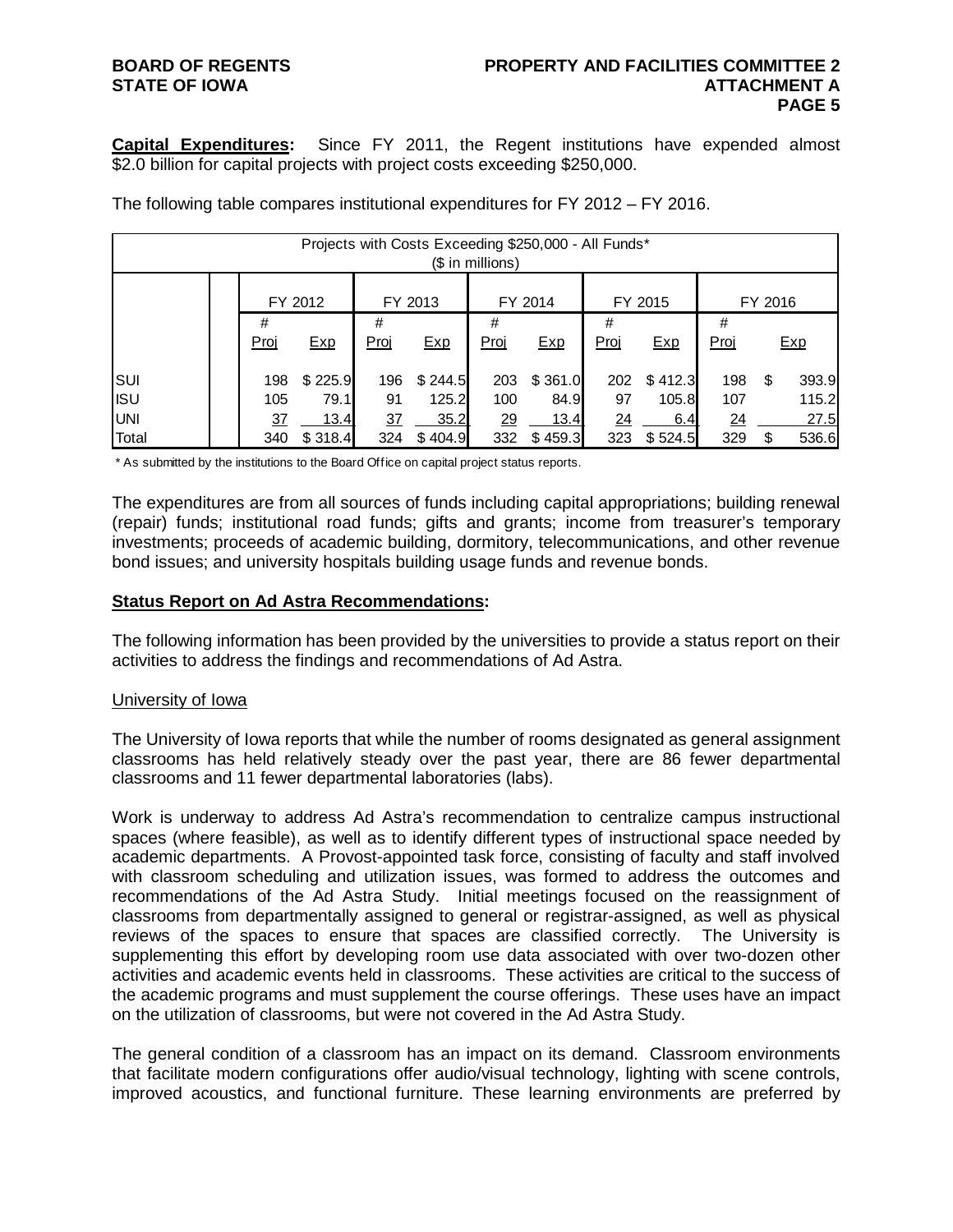instructors and students alike, are believed to contribute to an enhanced teaching and learning experience, and offer a positive impact on student success and recruitment.

Prior to the outcomes of the Ad Astra study, the University developed its own classroom space study. This analysis supported many recommendations in the Ad Astra Study but also concluded that while there are enough classroom space on campus, there are qualitative and design issues that must soon be addressed. The University reports that approximately 25 percent of its classrooms are inadequate due to poor conditions, poor locations or capability to support today's teaching pedagogies.

### Iowa State University

The University reports that the most heavily used classrooms are those with a capacity over 50, with auditoriums seating over 100 especially in high demand.

ISU reports that it is analyzing classroom, teaching lab and seminar room utilization twice a year including evening classroom usage for courses and special events. More than 600 courses are being scheduled in teaching labs either before 7:00 a.m., or into the evening hours. Classroom use for special events after normal business hours has increased significantly over the past several years with a shortage of larger rooms in the evenings. Departmental room utilization information has been shared with college deans and department chairs to build a culture of efficient space utilization and to identify opportunities for usage improvements.

The University plans to further implement data analytics to ensure that course enrollment and classroom capacity are closely matched. The University also plans to review how to systematically expand reporting and analysis to optimize classroom use (for instance, to account for one-day offerings, or off-grid scheduling) and to reduce utilization barriers caused by nonstandard scheduling.

The University reports that it prioritizes and funds classroom and instructional technology improvements on the basis of a classroom improvement study, metrics, and forecasting. The renovation of Pearson Hall classrooms to address capacity, pedagogy, technology, and infrastructure is ongoing; rooms will be ready for use in Fall 2017. Two new classrooms in the Bessey Hall Addition, currently under construction, will accommodate 75-100 students. The University has also converted underutilized space to address unmet classroom needs.

## University of Northern Iowa

In response to the Ad Astra recommendations, a committee was formed to address issues of scheduling courses at non-standard teaching times and to review current guidelines that allow departmental control of certain classrooms. This committee, which includes faculty and administrators across the academic affairs division, is scheduled to finalize a draft of operational guidelines regarding approval of courses to be held at non-standard teaching times in February 2017. Those guidelines will go to the Deans' Council for its review at that time and will be fully in place by Fall 2018.

The University reports that there have also been a number of efficiency efforts in addition to the work on the TIER recommendations. One is the reduction of the total number of sections of courses held to increase the efficiency of the instructional budget. This was accomplished by increasing class sizes and eliminating extra sections, while maintaining abundant offerings for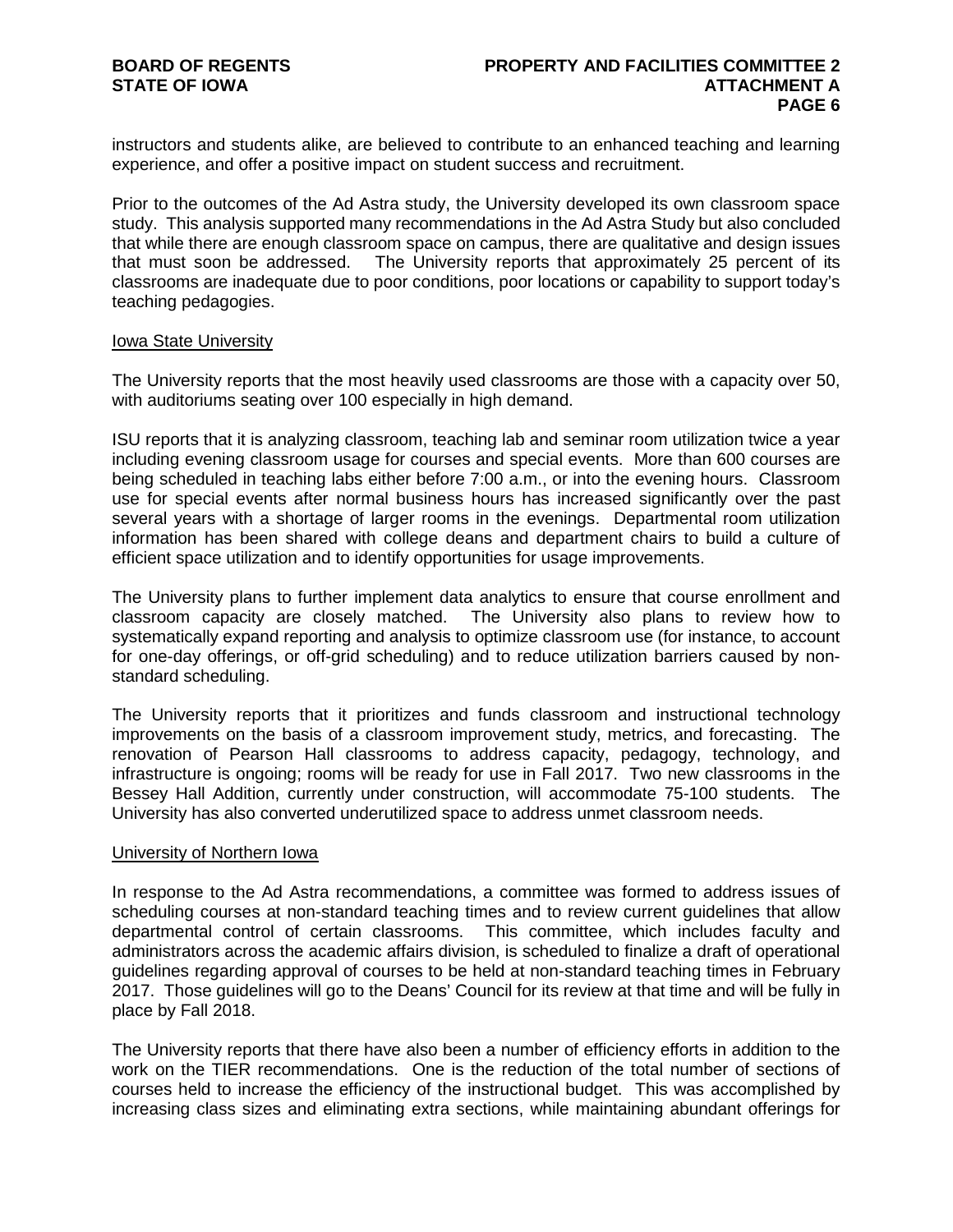students. Efficiency was achieved by reducing the number of classrooms that needed to be used. At the same time, University personnel are continuously reviewing the mix of offerings to ensure students have timely access to courses to keep them on a path toward graduation.

In addition, resource efficiency has also been achieved by repurposing classrooms whose usage patterns were low to utilize existing space in better ways. This has been possible because the renovation of Schindler Education Center, which was taken off-line in August 2015, is now complete and classrooms in the building can now be used.

**Institutional Cooperation / Coordination:** Iowa's public universities continue to work together and coordinate efforts related to facilities. This collaboration allows the universities to share best practices and to pool resources to investigate and pursue innovative and cost saving approaches. Iowa State University Department of Facilities Planning and Management is responsible for the administration of capital projects at the special schools and provides technical consultation as needed. Iowa State University's Environmental Health and Safety Office provides training and monitors compliance for asbestos, lead, chemical management and safety policies at the schools.

In addition to the efforts highlighted in the Executive Summary of this Report, including the many inter-institutional facilities groups which meet, some of the collaborative and coordinated efforts detailed in this year's institutional reports are:

- Promoting the economic development of a dedicated energy crop through collaboration between the University of Iowa and an Iowa State associate professor of agronomy. In 2016, 175 acres of Miscanthus were planted bringing the total to 900 acres under contract with local farmers for use as biofuel for the University's Power Plant.
- Adapting/creating job classifications to keep pace with the increasing technological complexity of facilities systems, with adoption of tier responsibility levels for electricians, environmental system mechanics and sheet-metal mechanics.
- Sharing service contracts for environmental emissions testing, hazardous and universal waste disposal, electronic waste recycling and boiler water treatment.
- Collaborating by the three universities on a maintenance, repair and operations contract with a company which has a broad inventory of equipment and maintenance supply items.
- Working together to address the impact and implement the National Fire Protection Agency Arc Flash requirements for safety in the workplace, especially for electricians and maintenance staff. (An arc flash, an explosive release of energy, takes place when a fault condition or short circuit occurs.)
- Collaborating by the three universities on a shared cleaning chemical contract.
- On-going monitoring of state licensure requirements for staff including electricians, plumbers, HVAC technicians, fire alarm systems installers, elevator mechanics, etc. to assure applicability and compliance for all Regent institutions.

Iowa's public universities and special schools also continue to expand cooperation and sharing arrangements with the public entities (cities, counties, school districts, conservation boards) in the municipalities in which they are located.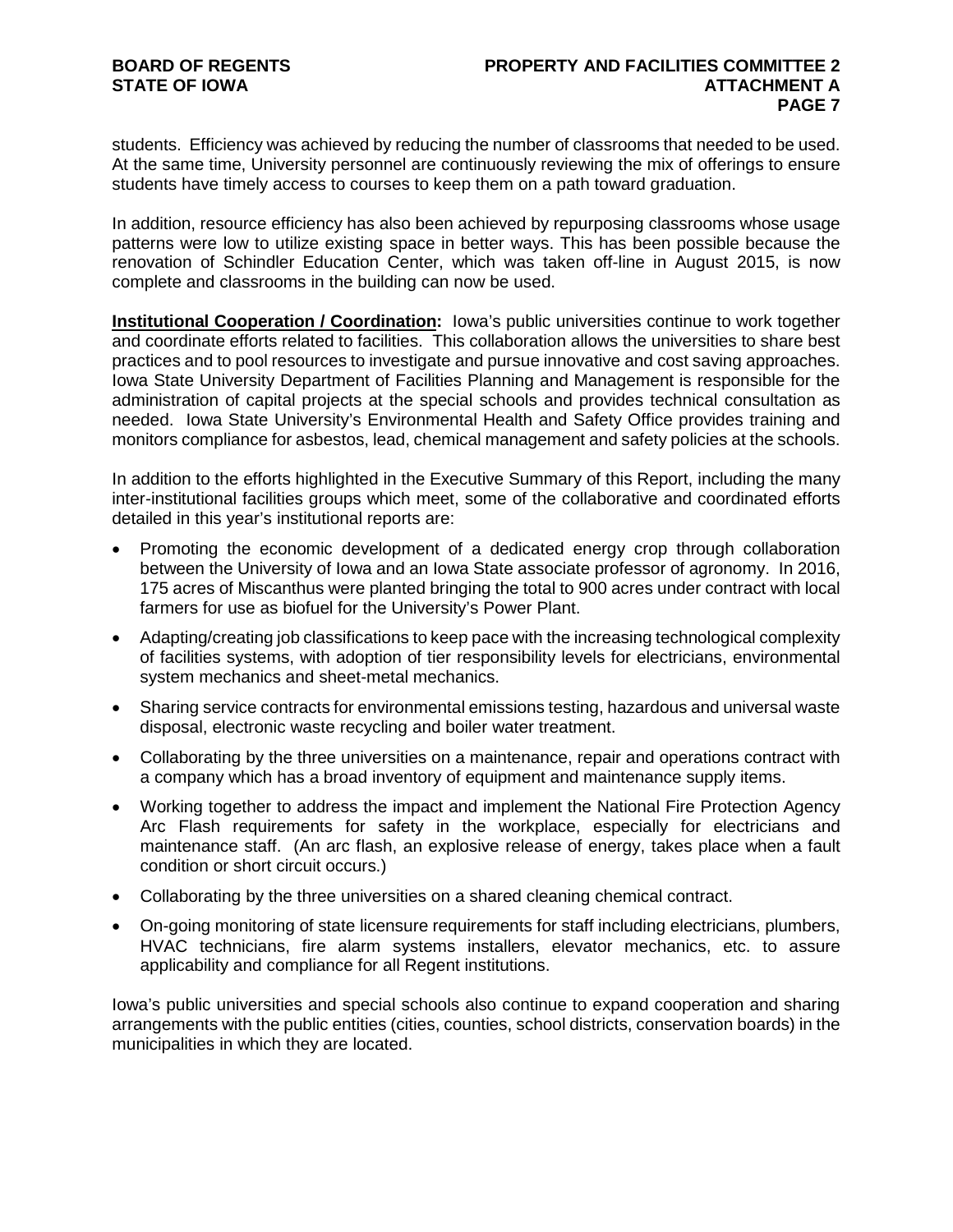## **FIRE AND ENVIRONMENTAL SAFETY AND DEFERRED MAINTENANCE**

## **BACKGROUND**

**Fire and Environmental Safety:** Fire and environmental safety standards are established by several agencies, including the State Fire Marshal, and federal and state governmental regulatory entities. The State Fire Marshal's Office or other external entities may identify deficiencies during campus inspections, or campus personnel may note the deficiencies.

Potentially life-threatening deficiencies are promptly addressed and corrected, or the facilities are closed until they can be made safe. Lesser risks are prioritized using multiple factors, including hazard assessments and regulatory requirements. Corrective work is undertaken as funds are available, or the fire safety improvements may be accomplished as part of a renovation project. Each year, there are subtractions to the list as work is accomplished. Additions to the list can result from the altered use of a space, which changes the applicable building code requirements, or the new identification of a deficiency due to different interpretations of the code. Thus, the amount needed to correct the deficiencies does not necessarily decline by the amount that institutions have expended since the previous inspection.

The Regent institutions cooperate with the State Fire Marshal's Office in establishing fire safety priorities; each institution has a systematic method for determining the priority of fire safety improvements to be undertaken. Citations from the Office can be classified as (1) user [housekeeping or procedural items such as use of a doorstop to prop open a door], (2) maintenance [items that require no design and minimal expense, such as door repairs], or (3) other deficiencies [items for which the correction requires an outlay of funds beyond facility management maintenance funds; these items are prioritized].

Environmental safety deficiencies may be identified by campus personnel and regulatory entities. Environmental safety issues include asbestos, lead, underground storage tanks, spill prevention control and countermeasure plans, storm water pollution protection plans, polychlorinated biphenyls (PCBs), mercury, the Clean Air Act, and radioactive sites.

**Deferred Maintenance:** For a number of years, the institutions and Board Office have used the following common definition: Deferred maintenance is the repair or replacement of all, or a part of, an existing capital asset that was not repaired or replaced at the appropriate time because of a lack of funds.

Deferred maintenance is dependent upon time and is sometimes referred to as "capital renewal backlog." Replacement of a building or infrastructure system or component when it should be replaced is building renewal, not deferred maintenance. Deferred maintenance results from inaction on normal maintenance, including planned and preventive maintenance, and renewal and replacement projects.

Adequate funding of regular maintenance can significantly extend the useful lives of facilities and their components. Adequate funding of building renewal is also needed to replace building components.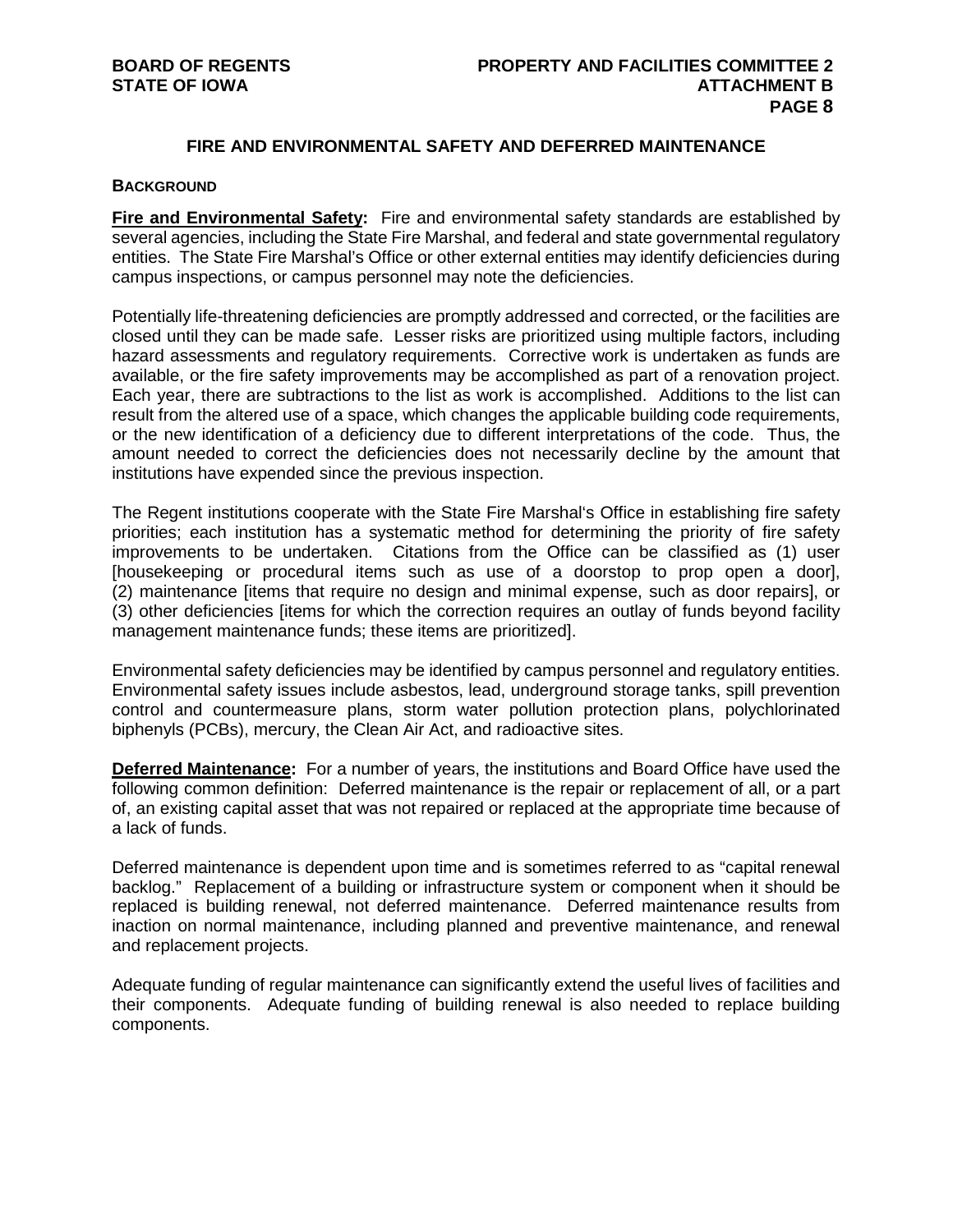Deferred maintenance in higher education is a national problem and is partially the result of building booms that occurred during the 1960s and 1970s. The facilities built at that time have aged and many of their component systems have reached the end of their design lives or have become obsolete. Campuses in the United States built more space from 1960 to 1975 than over the previous 80 years combined. Sightlines, a national facility consulting firm, has also noted the waves of construction, with buildings built before 1950 being older, but typically lasting longer. The firm has identified those built between 1961 and 1975 as lower-quality construction and experimental especially in mechanical systems that manage building environmental conditions, and those built since 1995 as higher quality construction, but with complex mechanical systems with shorter equipment lifecycles. The types of construction impact the timeline for replacement of building systems.

Sightlines, in its recent report *State of Facilities in Higher Education – 2016 Benchmarks, Best Practices & Trends*, noted that three key conditions are affecting the current state of higher education facilities: enrollment levels, facility age and use, and the availability of capital. (page 1) It also noted that the distribution of space across age categories is an important indicator of long-term facilities risks and capital needs. Buildings constructed during the 1960s and 1970s are driving the "catch-up" needs of campus; they represent a significant portion of the growing backlog of deferred maintenance. (page 7) (More than 31% of the Regent general fund space was built in the 1960s and 1970s.)

**Funding Sources:** The Regent institutions have made major efforts to correct fire and environmental safety issues and deferred maintenance over the last several years and have received significant state assistance.

The 2011 General Assembly appropriated \$2 million for FY 2012 for immediate fire safety needs and for compliance with the Americans with Disabilities Act (ADA). The sum of \$814,415 was not needed by the special schools for storm damage recovery from the \$2 million appropriated for FY 2013. These funds were allocated by the Board for fire safety and ADA needs at the universities at its September 2016 meeting. The 2013 General Assembly also appropriated \$2 million to correct fire safety needs and deferred maintenance and for compliance with ADA. The projects for which funds were appropriated during the 2014 legislative session (SUI – Pharmacy Replacement / Improvements; ISU – Biosciences Facilities; and UNI – Schindler Education Center Renovation) will eliminate approximately \$26 million in deferred maintenance. The ISU – Student Innovation Center, for which funds were appropriated during the 2015 legislative session, will be located on the site of the Nuclear Engineering Building and the original Sweeney Hall. Demolition of these buildings, previously approved by the Board, will eliminate approximately \$3.2 million in deferred maintenance.

Major funding sources for fire safety and individual deferred maintenance projects (not including deferred maintenance items completed as part of renovations) completed from FY 1993 through FY 2016 at the universities and special schools include: general fund operating budgets (\$208.7 million), utility renewal and replacement funds (\$119.0 million), proceeds from academic building revenue bonds and capital appropriations (\$67.3 million), income from treasurer's temporary investments (\$30.6 million), and UIHC building usage funds (\$25.9 million).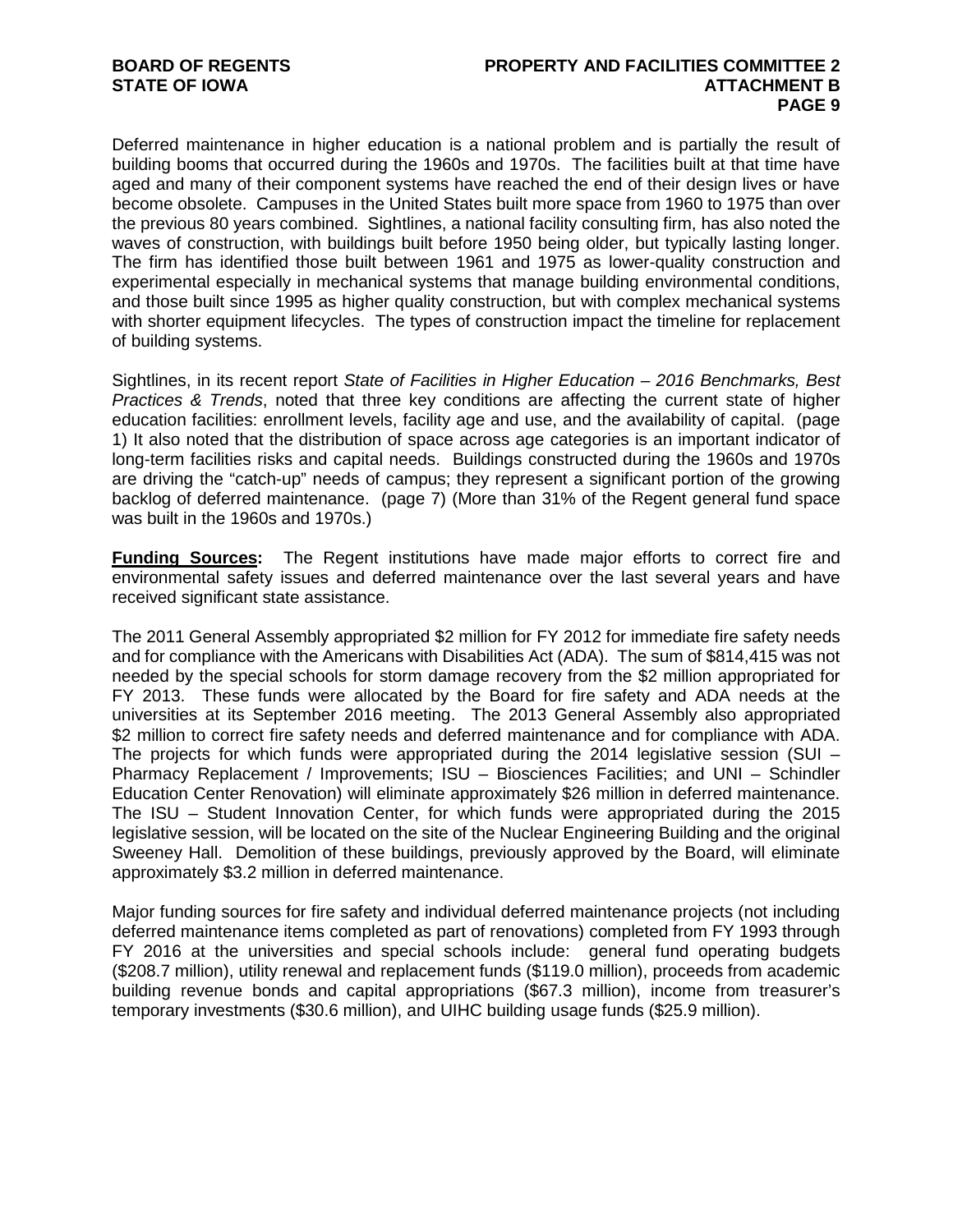# **STATE OF IOWA**

## **ANALYSIS**

The budget challenges of the last few years and the aging of buildings and their systems have led to an increase in deferred maintenance and hindered the institutions' capabilities to correct fire and environmental safety deficiencies. Maintenance cycles and preventative maintenance activities have been delayed or eliminated, placing buildings and occupants more at-risk for unanticipated building system outages. The inabilities to make needed repairs/replacement of roofs, exterior building envelopes, windows, plumbing and electrical systems can cause further damage to the facilities, thus increasing the costs of future repairs.

The amount initially budgeted for FY 2017 for building repair represents approximately 0.47% of the \$9.8 billion replacement value of the university and special school general educational facilities. Building repair expenditures for FY 2016 for the Regent institutions in total represented 0.53% of the replacement value. According to national standards, this percentage should, at a minimum, be equal to 1% of the replacement value of the facilities to prevent their further deterioration. The University of Iowa has pursued an overall building renewal (critical deferred maintenance and asset reinvestment) target of 1%, realizing that the quality of facilities has a great impact on the success of University students, faculty and staff. Iowa State University reallocated \$1 million for new base funding to correct deferred maintenance each year from FY 2012 – FY 2015; the University reports that this new funding has allowed it to more proactively address deferred maintenance issues.

**Fire and Environmental Safety:** As reflected in Table 1 on page 15, fire safety projects completed from FY 1993 (the first year in which data were collected) through FY 2016, totaled \$79.5 million in general fund facilities, including UIHC (an average of \$3.31 million per year). Projects planned for or continued in FY 2017 total \$3.7 million.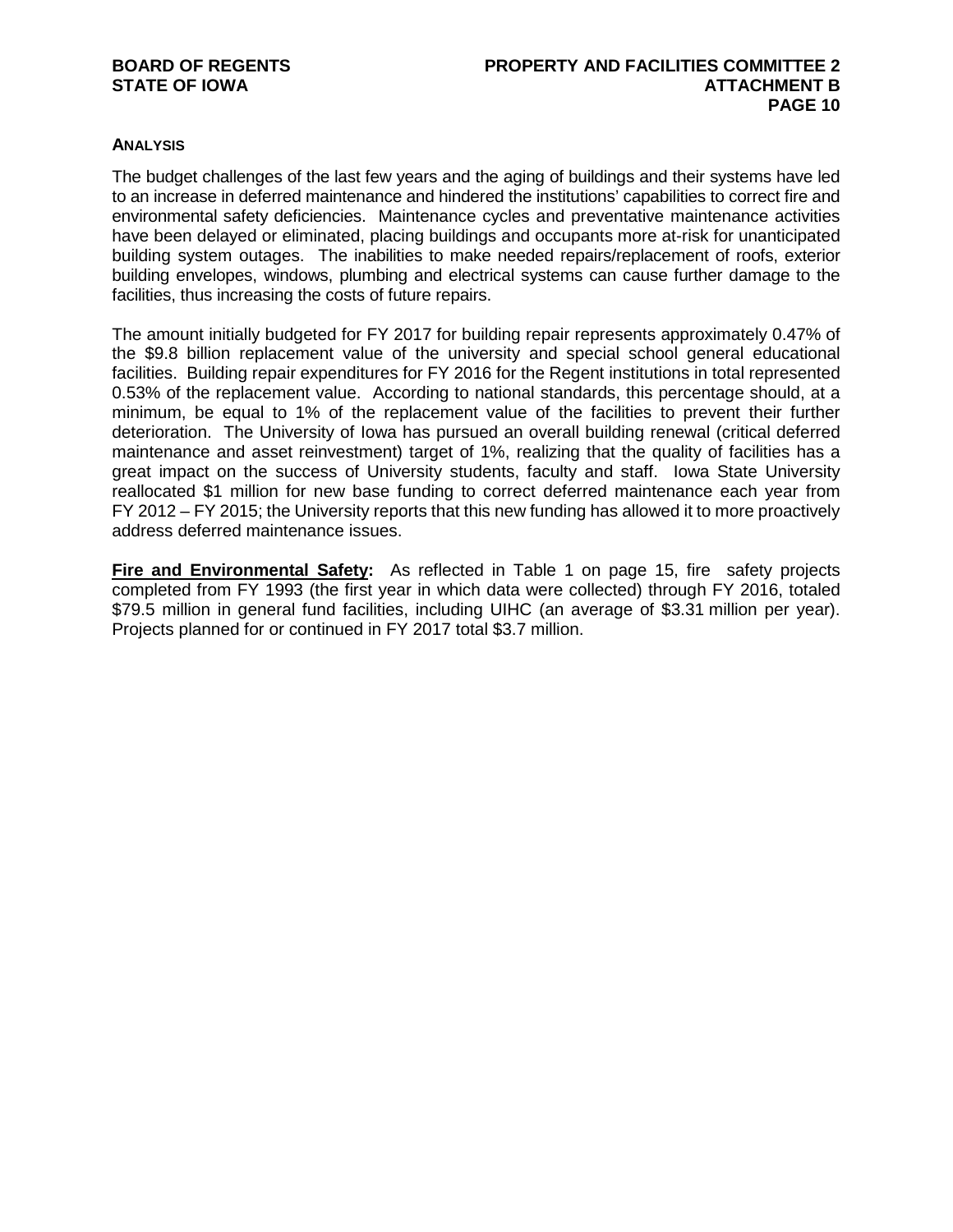# **STATE OF IOWA**

The institutions indicate that \$9.6 million are needed to correct fire safety deficiencies in the general fund and UIHC facilities identified in past inspections by the State Fire Marshal and other external entities as shown below.

## FIRE SAFETY DEFICIENCIES Additional Funding Needed to Correct Fire Safety Deficiencies Identified by External Entities<sup>1</sup> General Fund Facilities (\$ Thousands)

|                                                                                                                                                                                                                                  | <b>Fall 2016</b><br>(FY 2017) |
|----------------------------------------------------------------------------------------------------------------------------------------------------------------------------------------------------------------------------------|-------------------------------|
| SUI (includes Oakdale)<br>UIHC                                                                                                                                                                                                   | \$<br>2,791.9                 |
| ISU                                                                                                                                                                                                                              | 6,249.0                       |
| UNI                                                                                                                                                                                                                              | 490.4                         |
| ISD                                                                                                                                                                                                                              |                               |
| <b>IBSSS</b>                                                                                                                                                                                                                     | 55.0                          |
| Total                                                                                                                                                                                                                            | \$<br>9,586.3                 |
| <sup>1</sup> Includes items identified by State Fire Marshal's Office<br>and other external entities; excludes w ork in buildings<br>to be demolished, and for which waivers from the<br>State Fire Marshal are to be requested. |                               |

The total amount reported is approximately \$170,000 less than the amount reported last fall as the institutions addressed fire safety deficiencies previously identified within available resources. Progress in addressing the deficiencies has been made.

At the University of Iowa, significant progress towards a safer campus was achieved in FY 2016. The new Visual Arts Building, Hancher Auditorium and Voxman Music Building, which were completed and occupied, were constructed and equipped with the latest in fire safety technology and systems. Facilities Management staff continued to network fire alarm systems, making a total of 67 buildings connected to the five loop network. This system provides actual building floor plans, showing each fire alarm device, and will provide the University Police communications center with real time information on each networked building. The network can also allow the University Police to activate the building's severe weather alert and perform live voice announcements, if needed, for other types of campus emergencies. In addition, the English Philosophy Building was completely outfitted with automatic fire sprinklers and installation of sprinklers was completed in MacLean Hall.

In FY 2016, progress was also made at Iowa State University as corrections of deficiencies were undertaken as part of renovation / remodeling projects in Food Science, Marston Hall and Veterinary Medicine. The estimated cost to remove the deficiencies at the University, as noted above, includes the cost of adding sprinkler systems to eight buildings to address fire corridor deficiencies cited in the 2015 inspection from the State Fire Marshal's Office; in its inspection reports the Office stated that self-closing devices on all doors leading to exits could be installed or the building sprinkled. In previous reports, the University noted that based upon current monies, it is likely that sprinklers would be installed only when a building undergoes significant renovation. In the buildings not scheduled for renovations, the University would install self-closing devices as funding is identified.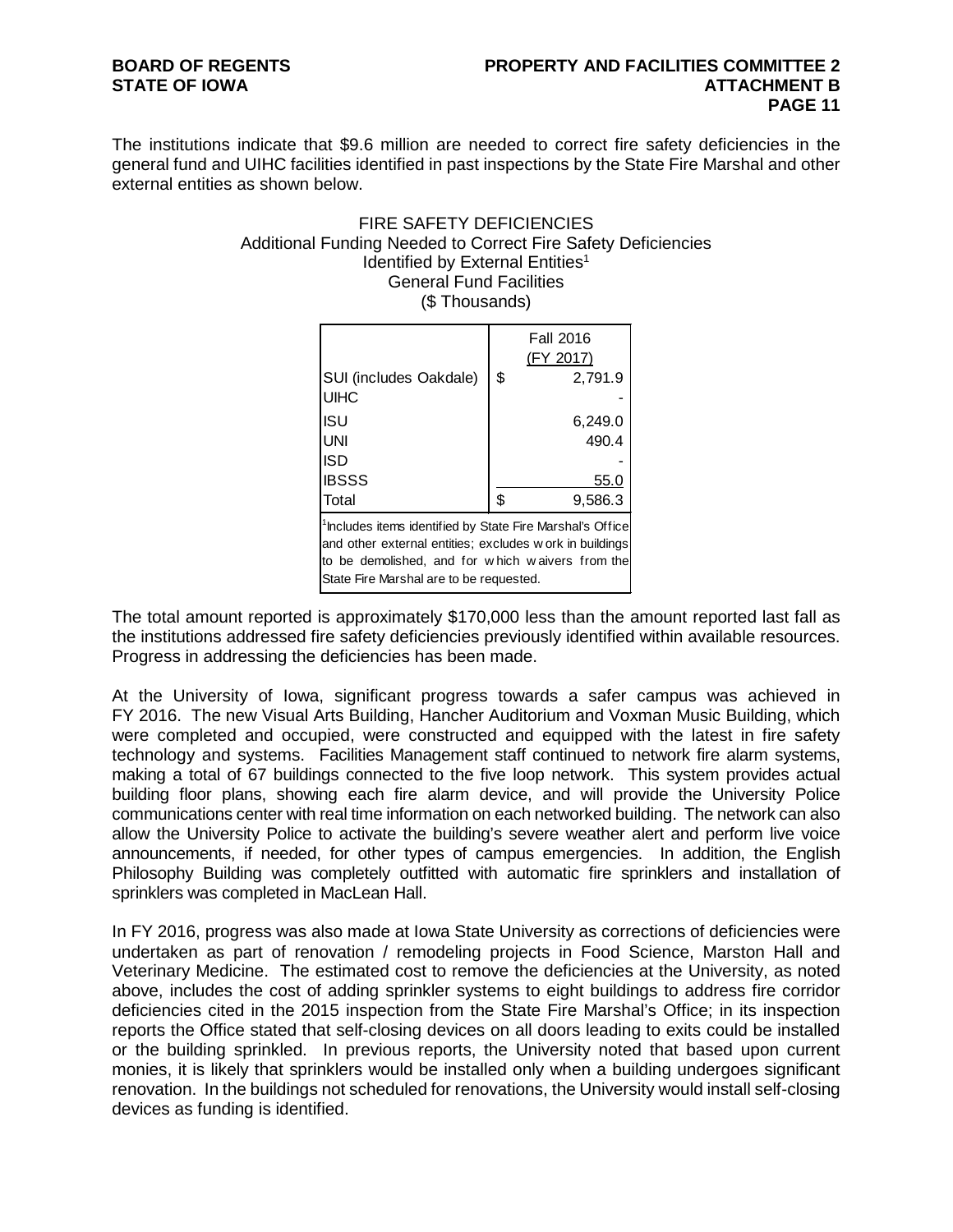Correcting fire safety deficiencies is a high priority for the University of Northern Iowa. The University's Environmental Health and Safety Office's Fire and Safety Specialist continues to conduct fire safety inspections, the goal of which is inspecting each campus building at least once a year. During the renovation of Schindler Education Center, which was completed in December 2016, an automatic sprinkler, standpipe, and fire pump were added. In addition, an addressable fire detection and alarm system was added, along with additional fire barriers and separations throughout the building.

The State Fire Marshal's Office conducted its most recent inspection of the Iowa School for the Deaf in January 2015. All of the deficiencies noted in that report have been corrected. Iowa State University Environmental Health and Safety (ISU EH&S) staff conducted an environmental review during the summer of 2016.

The State Fire Marshal's Office has discontinued regular inspections of the Iowa Braille and Sight Saving School due to the closure of the residential program and the shift from a typical school environment with children regularly present. As an alternative safety measure, a bi-annual environmental safety inspection was conducted in September 2016 by ISU EH&S. Sixteen of the eighteen deficiencies noted in the report have been corrected with the other two to be corrected during an upcoming project.

**Deferred Maintenance:** As shown in Table 2 on page 16, deferred maintenance totaling \$413.4 million (an average of \$17.2 million per year) from FY 1993 through FY 2016, was corrected in Regent general fund buildings and utilities, not including deferred maintenance corrected as part of renovations. Projects planned for or continued in FY 2017 total \$79.4 million. Major renovation projects which have corrected or will correct a significant amount of deferred maintenance are also included in Table 2.

The table on the following page summarizes the deferred maintenance reported by the institutions. (Dollar amounts for projects planned to be undertaken in FY 2017 and the deferred maintenance components of ongoing and funded renovation projects are not included.)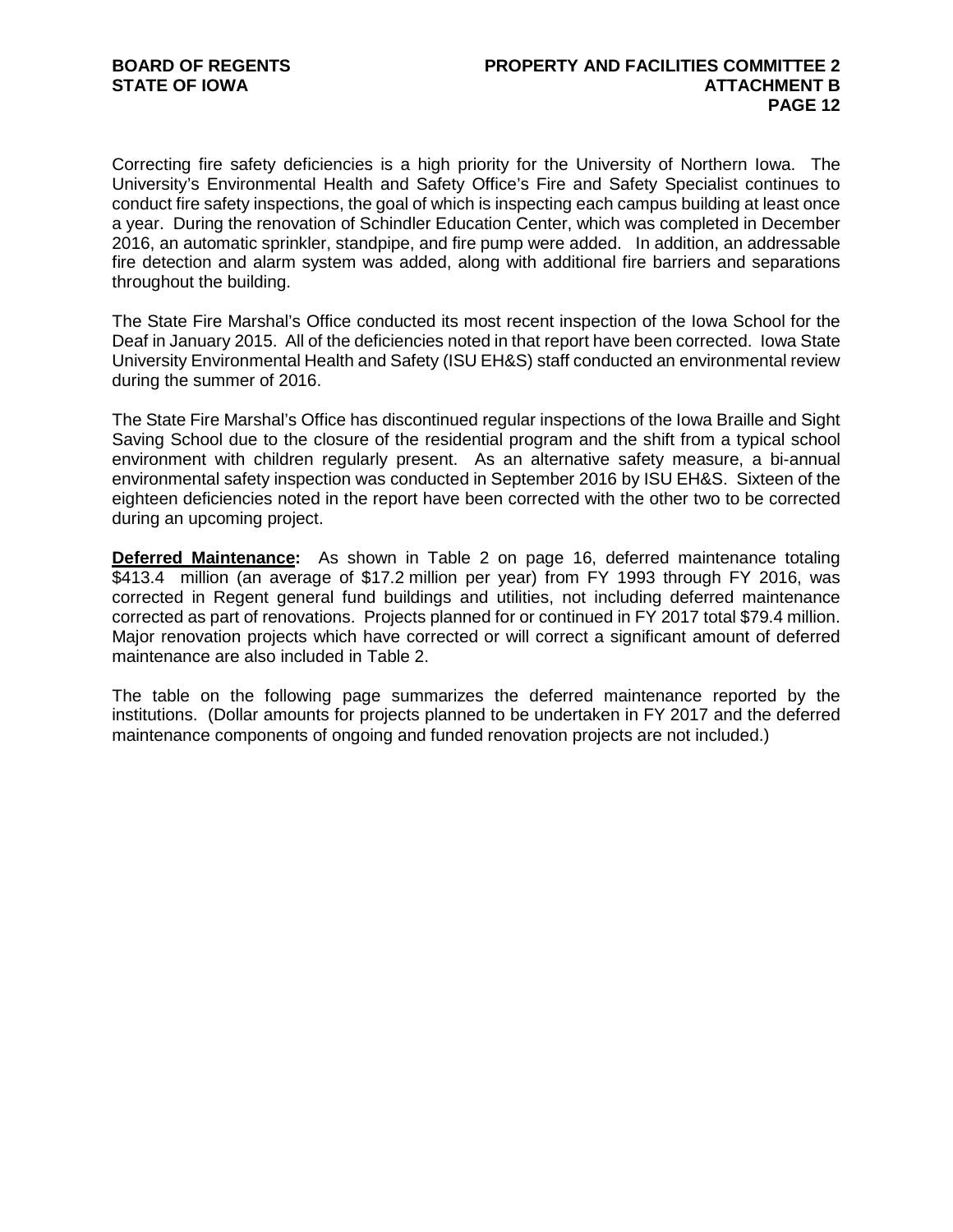# **General Fund Facilities and Utilities Fall 20161 (\$ Thousands)**

|                                                            | <b>SUI</b>  | <b>ISU</b>    | <b>UNI</b>  | <b>ISD</b> | <b>IBSSS</b> | Total       |
|------------------------------------------------------------|-------------|---------------|-------------|------------|--------------|-------------|
| <b>Individual Projects</b>                                 |             |               |             |            |              |             |
| Buildings <sup>2</sup>                                     | \$133,124.4 | \$322,562.4   | \$98,126.0  | \$3,940.0  | \$1,236.0    | \$558,988.8 |
| <b>Utilities</b>                                           | 16,577.5    | 17,366.0      | 22,288.0    | 225.0      | 168.0        | 56,624.5    |
| Subtotal                                                   | \$149,701.9 | \$339,928.4   | \$120,414.0 | \$4,165.0  | \$1,404.0    | \$615,613.3 |
| Included within Five Year Capital Plan (FY 2018 - FY 2022) |             |               |             |            |              |             |
| Buildings <sup>2</sup>                                     | \$52,960.1  | \$<br>7,384.7 | \$31,706.0  | \$4,440.0  |              | \$96,490.8  |
| <b>Utilities</b>                                           | 67,110.0    |               |             |            |              | 67,110.0    |
| Subtotal                                                   | \$120,070.1 | \$<br>7,384.7 | \$31,706.0  | \$4,440.0  |              | \$163,600.8 |
| <b>Grand Total</b>                                         |             |               |             |            |              |             |
| <b>Buildings</b>                                           | \$186,084.5 | \$329.947.1   | \$129,832.0 | \$8,380.0  | \$1,236.0    | \$655,479.6 |
| <b>Utilities</b>                                           | 83,687.5    | 17,366.0      | 22,288.0    | 225.0      | 168.0        | 123,734.5   |
| Total                                                      | \$269,772.0 | \$347,313.1   | \$152,120.0 | \$8,605.0  | \$1,404.0    | \$779,214.1 |

 1 Excludes dollar amounts for projects to be undertaken in FY 2017, those to be funded through previously authorized academic building revenue bonds and capital appropriations; and the deferred maintenance components of ongoing renovation projects.

<sup>2</sup> Includes site w ork.

The amount of deferred maintenance reported for Fall 2016 is \$27.8 million (3.6%) higher than the amount reported for Fall 2015. While the amount increased from \$751.4 million to \$779.2 million, the percentage increase is less than the construction inflationary cost increase of 4%. In addition, the universities continue to undertake complete building assessments, and to refine their analyses which can lead to the reporting of increased amounts. In addition, for many building systems, end of life milestones are being reached. The University of Iowa Hospitals and Clinics has not reported any deferred maintenance and indicates that it does not have any maintenance needs that meet the definition of deferred maintenance. All three universities report an increase in the amount of deferred maintenance from Fall 2015 to Fall 2016 while the special schools report slight decreases.

In exercising its facilities stewardship responsibilities, the University of Iowa relies on four basic strategies: 1) ongoing maintenance and operational care of existing facilities, 2) reinvestment in the renewal of long-term physical assets, 3) reduction of the backlog of deferred maintenance, and 4) decommissioning of obsolescent facilities or those with substantial deferred maintenance. The University uses a total cost of ownership decision-making framework (initial project cost and on-going care, utilities and energy costs over the useful life of a facility) for the consideration of various alternatives that may include renovation, improvement, or demolition of existing facilities.

Since 2004, the University has engaged ISES Corporation (Stone Mountain, Georgia) to provide consistent inspections and detailed analyses for existing facilities. Recently, ISES adopted a new methodology based on the renewal of each component of a building, rather than the building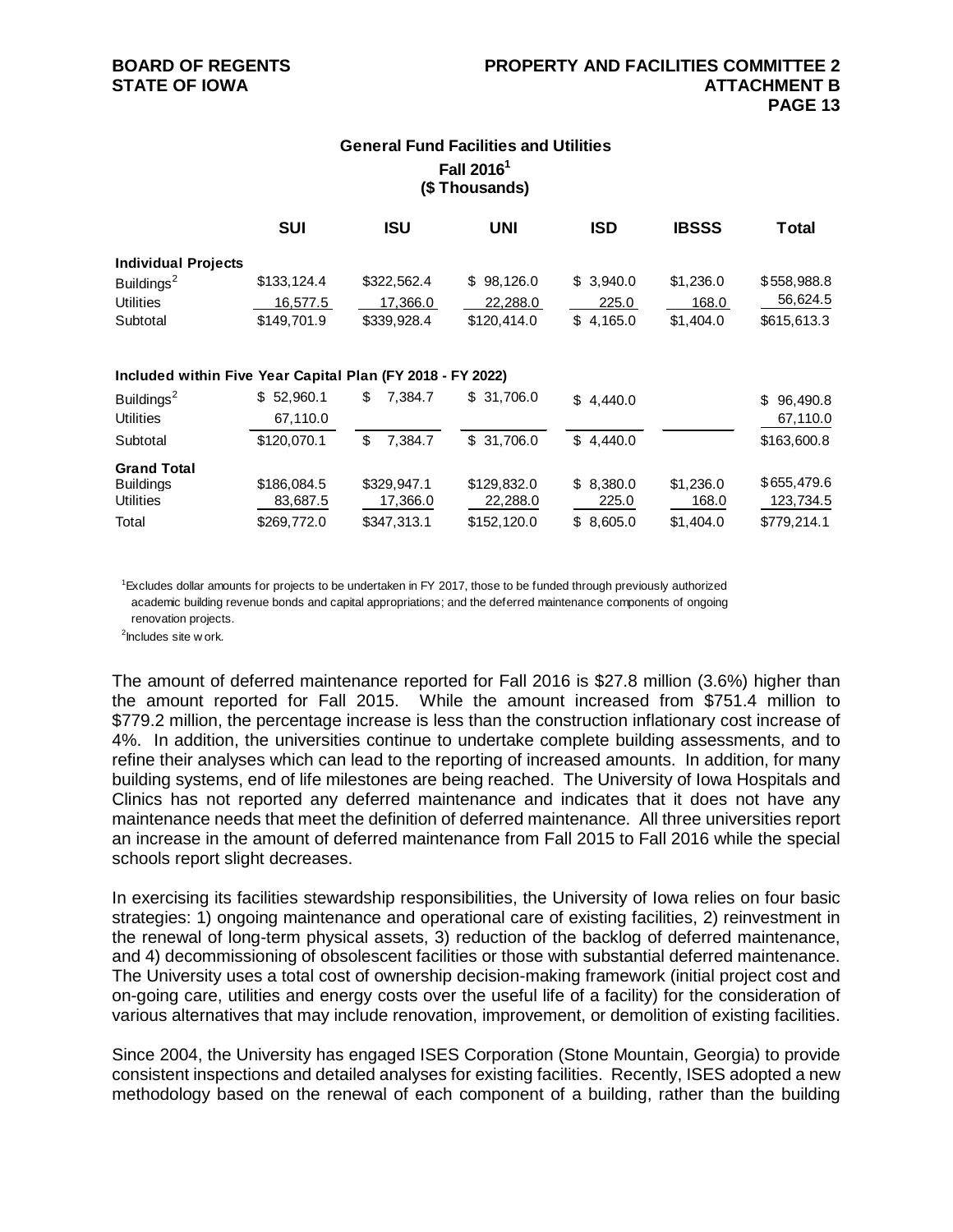system as a whole. This information provides more detail for developing the scopes for renovation and repair.

Beginning in FY 2014, the University contracted with Sightlines, an educational facilities asset strategic planning, advisory and benchmarking firm, to analyze the investment in the condition and care of the University's general education fund facilities. The University reports that, according to Sightlines, the University has done an exemplary job in leveraging its assets strategically to manage the critical deferred maintenance and accumulated repair and modernization. However, it points out that the flood recovery effort pushed back several renewal projects that would have otherwise gone forward during the recovery period. The combination of these delayed efforts, the aging profile of the University's building inventory, and current at-risk funding commitments find the University with an increasing critical need; the University is working closely with Sightlines to develop a five-year strategy to address these issues.

Iowa State University reports that it has a comprehensive, systematic process for identifying its deferred maintenance needs. The methodology involves assessing all general fund buildings in eight different categories. The assessment takes into account the replacement value of the building, the value of the sub-systems within the building, the age of the building and its systems, and the condition of those systems. The process was expanded during FY 2005 to also include building specific assessments to create project estimates for repair and replacement of building system components, such as an air handler, exterior building entrance steps, etc.; the data are entered into the FAMIS facilities management system. The data provide the University with a greater level of detail for assessing deferred maintenance needs relative to available funding. Facilities deferred maintenance priorities are combined with programmatic priorities to assure that funds are applied for maximum effectiveness, both for deferred maintenance and program needs.

The University of Northern Iowa continues to update its deferred maintenance information through building assessments. Information is obtained from users of the buildings, along with the maintenance personnel for the respective areas. When planning renovations, Facilities Planning design and construction staff review the deferred maintenance deficiencies and addresses those as part of the project. The University reports that an increase in annual budgeted funds will be required to sustain an adequate maintenance schedule for campus buildings. University operations and maintenance personnel currently focus their resources based on a priority system that addresses safety issues, educational support and repair of facilities equipment to lengthen the life of the assets.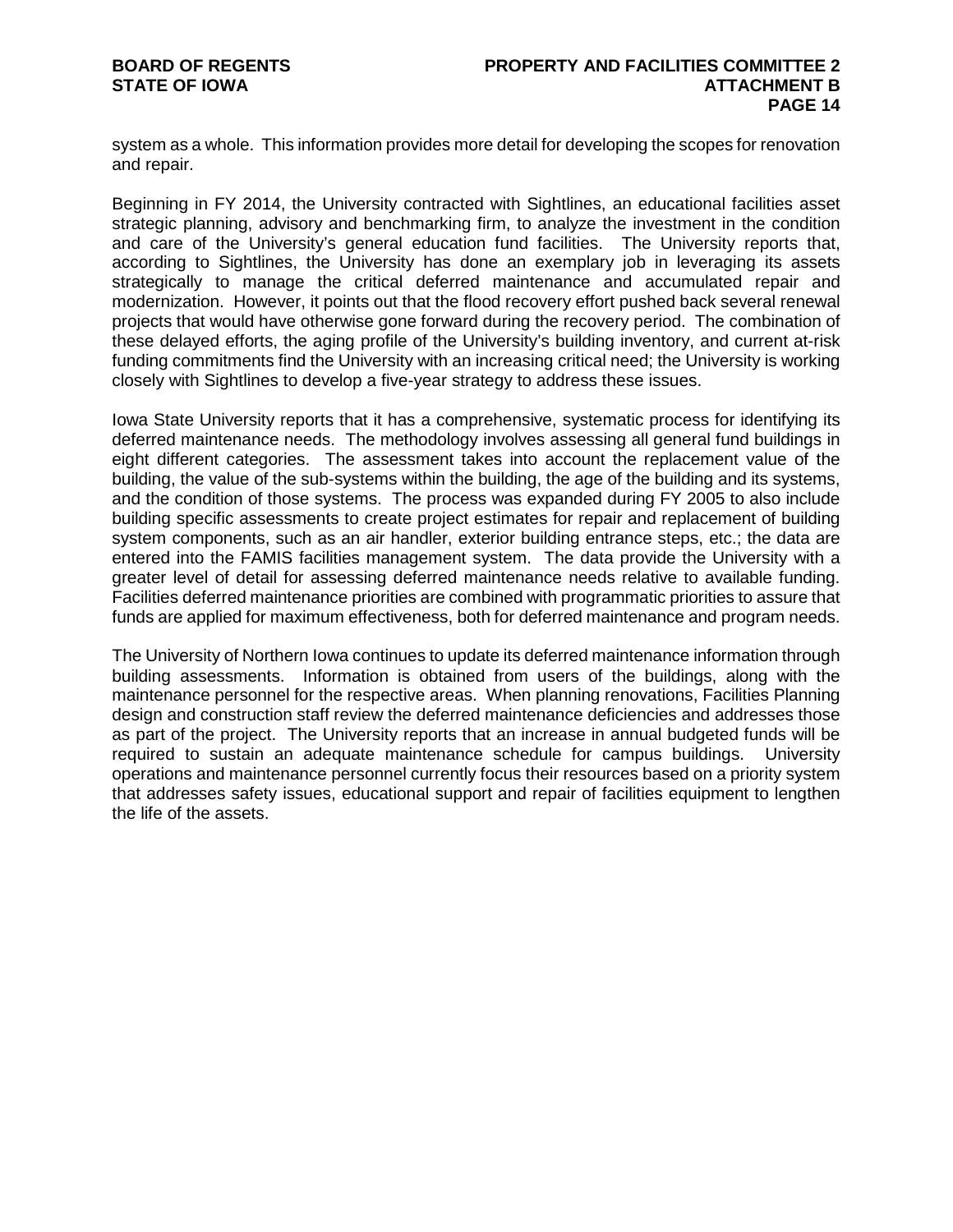### **FIRE SAFETY PROJECTS\* GENERAL FUND FACILITIES (\$ Thousands) Table 1 BOARD OF REGENTS, STATE OF IOWA**

|                                               | <b>SUI**</b><br><b>UIHC</b> |    | <u>ISU</u> |                | $UNI$ | <b>ISD</b> |    | <b>IBSSS</b> |    |           |       | Total |            |
|-----------------------------------------------|-----------------------------|----|------------|----------------|-------|------------|----|--------------|----|-----------|-------|-------|------------|
| Projects:                                     |                             |    |            |                |       |            |    |              |    |           |       |       |            |
| <b>Completed Projects:</b>                    |                             |    |            |                |       |            |    |              |    |           |       |       |            |
| FY 1993                                       | \$<br>1,476.5               | \$ | 507.3      | \$<br>1,135.6  | \$    | 551.3      |    |              | \$ | 11.0      |       | \$    | 3,681.7    |
| FY 1994                                       | 721.2                       |    | 619.2      | 365.6          |       | 447.3      | \$ | 111.5        |    | 6.9       |       |       | 2,271.7    |
| FY 1995                                       | 1,664.2                     |    | 619.4      | 153.6          |       | 62.5       |    | 97.5         |    | 10.9      |       |       | 2,608.1    |
| FY 1996                                       | 2,233.4                     |    | 55.0       | 2,163.7        |       | 83.6       |    | 211.5        |    | 4.0       |       |       | 4,751.2    |
| FY 1997                                       | 1,320.0                     |    | 380.0      | 235.8          |       | 63.8       |    | 91.5         |    | 41.2      |       |       | 2,132.3    |
| FY 1998                                       | 1,401.0                     |    | 1,552.3    | 735.9          |       | 126.3      |    | 125.0        |    | 8.1       |       |       | 3,948.6    |
| FY 1999                                       | 1,696.0                     |    | 1,880.8    | 288.0          |       | 12.2       |    | 225.0        |    | 8.4       |       |       | 4,110.4    |
| FY 2000                                       | 1,272.0                     |    | 2,335.0    | 219.0          |       | 64.3       |    | 12.0         |    | 1.0       |       |       | 3,903.3    |
| FY 2001                                       | 944.0                       |    | 2,071.7    | 538.3          |       | 77.5       |    | 1.0          |    |           |       |       | 3,632.5    |
| FY 2002                                       | 718.0                       |    | 1,322.7    | 542.8          |       | 8.2        |    | 25.0         |    |           |       |       | 2,616.7    |
| FY 2003                                       | 930.0                       |    | 1,377.0    | 336.9          |       | 26.3       |    | 23.0         |    | 65.0      |       |       | 2,758.2    |
| FY 2004                                       | 1,554.5                     |    | 915.9      | 295.5          |       | 25.0       |    | 6.0          |    |           |       |       | 2,796.9    |
| FY 2005                                       | 1,502.0                     |    | 2,103.0    | 177.0          |       | 25.0       |    | 25.0         |    |           |       |       | 3,832.0    |
| FY 2006                                       | 1,637.0                     |    | 2,058.6    | 215.9          |       | 30.0       |    |              |    | 1.7       |       |       | 3,943.2    |
| FY 2007                                       | 978.3                       |    | 650.0      | 928.6          |       | 36.0       |    | 75.0         |    | 4.7       |       |       | 2,672.6    |
| FY 2008                                       | 1,128.2                     |    | 676.4      | 470.0          |       | 80.2       |    | 700.0        |    | 343.3     | $***$ |       | 3,398.1    |
| FY 2009                                       | 1,373.0                     |    | 1,760.1    | 700.5          |       | 80.2       |    | 30.0         |    | 507.3     |       |       | 4,451.1    |
| FY 2010                                       | 1,705.1                     |    |            | 392.0          |       | 52.7       |    | 405.0        |    | 872.6     |       |       | 3,427.4    |
| FY 2011                                       | 3,944.5                     |    | 350.0      | 265.6          |       | 88.0       |    | 300.0        |    | 20.6      |       |       | 4,968.7    |
| FY 2012                                       | 2,588.8                     |    | 1,145.2    | 172.3          |       | 204.3      |    | 50.0         |    | 24.4      |       |       | 4,185.0    |
| FY 2013                                       | 987.4                       |    | 1,040.0    | 363.4          |       | 121.5      |    |              |    | 64.5      |       |       | 2,576.8    |
| FY 2014                                       | 1,030.7                     |    | 1,040.0    | 365.6          |       | 186.1      |    | 22.4         |    |           |       |       | 2,644.8    |
| FY 2015                                       | 1,019.7                     |    | 750.0      | 108.4          |       | 113.9      |    | 21.4         |    |           |       |       | 2,013.4    |
| FY 2016                                       | 1,072.7                     |    | 650.0      | 253.8          |       | 90.0       |    | 16.1         |    | 53.5      |       |       | 2,136.1    |
| Subtotal                                      | \$<br>34,898.2              | \$ | 25,859.6   | \$<br>11,423.8 | \$    | 2,656.2    |    | \$2,573.9    |    | \$2,049.1 |       | \$    | 79,460.8   |
| Projects Planned for or Continued in FY 2017  | \$<br>2,124.0               | \$ | 850.0      | \$<br>100.0    | \$    | 516.5      | \$ | 5.9          | \$ | 60.0      |       | \$    | 3,656.4    |
| <b>Total</b>                                  | \$<br>37,022.2              | \$ | 26,709.6   | \$<br>11,523.8 | \$    | 3,172.7    |    | \$2,579.8    | \$ | 2,109.1   |       | \$    | 83,117.2   |
| <b>By Source of Funds:</b>                    |                             |    |            |                |       |            |    |              |    |           |       |       |            |
| <b>Building Renewal / General University</b>  | \$<br>20,227.2              |    |            | \$<br>6,153.8  | \$    | 1,995.9    | \$ | 851.8        | \$ | 1,685.8   |       |       | 30,914.5   |
| Income from Treasurer's Temporary Investments | 11,320.8                    |    |            | 542.8          |       | 174.8      |    |              |    |           |       |       | 12,038.4   |
| Academic Building Revenue Bonds               | 3,150.2                     |    |            | 2,994.3        |       | 826.0      |    |              |    |           |       |       | 6,970.5    |
| Special and Capital Appropriations            | 1,760.0                     |    |            | 1,436.9        |       | 174.7      |    | 935.0        |    | 362.3     |       |       | 4,668.9    |
| University Hospital Building Usage Funds      |                             | \$ | 26,709.6   |                |       |            |    |              |    |           |       |       | 26,709.6   |
| Other                                         | 564.0                       |    |            | 396.0          |       | 1.3        |    | 793.0        |    | 61.0      |       |       | 1,815.3    |
| <b>Total</b>                                  | \$<br>37,022.2              | \$ | 26,709.6   | \$<br>11,523.8 | \$    | 3,172.7    |    | \$2,579.8    |    | \$2,109.1 |       |       | \$83,117.2 |

\*Does not include fire safety components of major renovation projects.

\*\*SUI - Excludes UIHC; includes projects approved and funded for FY 93 - FY 03; for FY 1993 also includes projects completed w ith Academic Building Revenue Bonds, 1991. Includes fire safety improvements in Old Capitol - Fire Restoration and Buildings Improvements and Chemistry Renovation projects.

\*\*\*Includes fire safety components of renovation projects.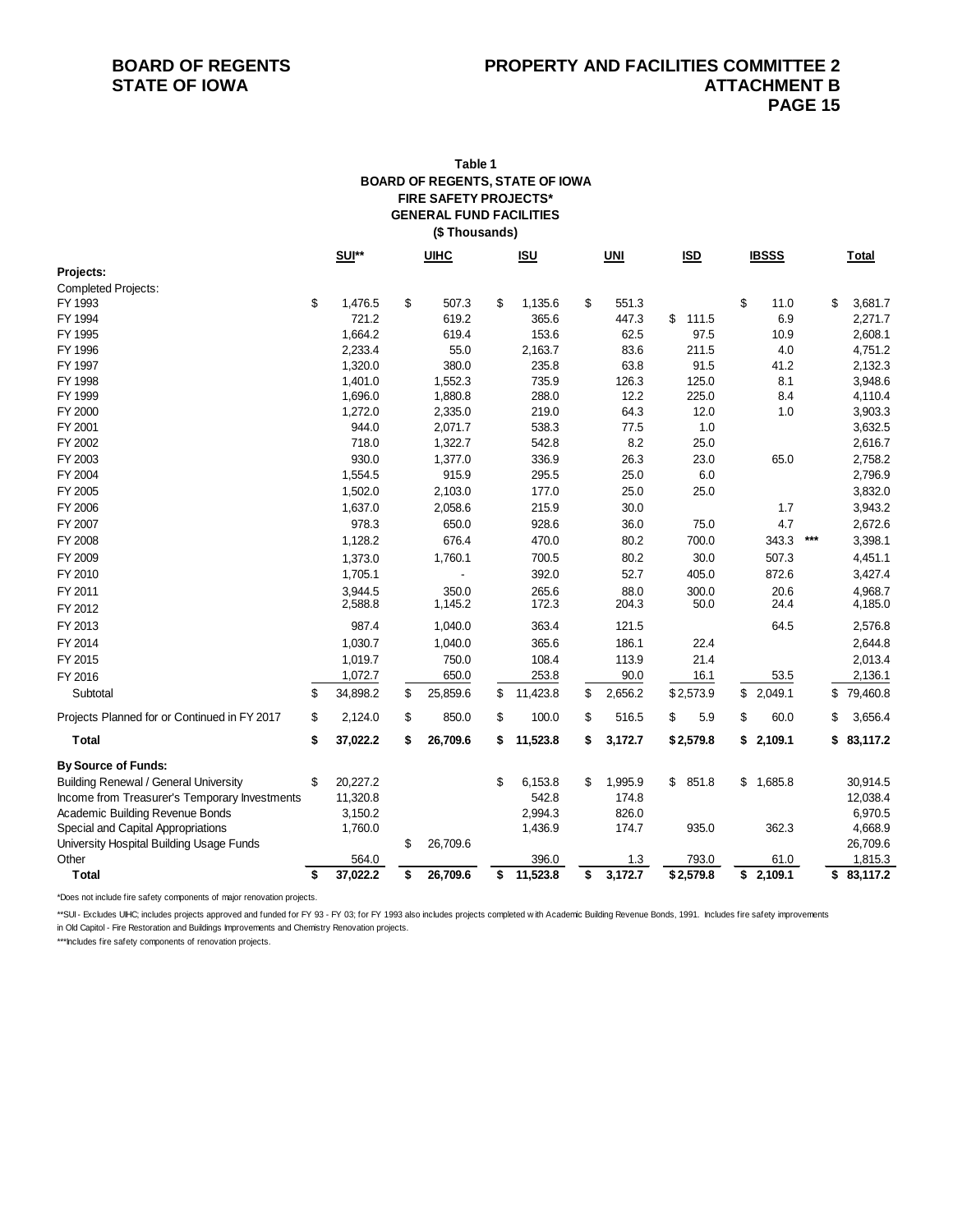**TABLE 2**

**BOARD OF REGENTS, STATE OF IOWA FY 1993 - FY 2017 GENERAL FUND BUILDING AND UTILITY DEFERRED MAINTENANCE PROJECTS AND RENOVATION PROJECTS WHICH INCLUDE CORRECTION OF DEFERRED MAINTENANCE (\$ thousands)**

| Deferred Maintenance Projects:<br><b>Completed Projects:*</b>                                                              |          | <u>SUI</u>            |          | <b>ISU</b>            |          | <b>UNI</b>          |          | <b>ISD</b>       |          | <b>IBSSS</b>     |          | <b>Total</b>          |
|----------------------------------------------------------------------------------------------------------------------------|----------|-----------------------|----------|-----------------------|----------|---------------------|----------|------------------|----------|------------------|----------|-----------------------|
| FY 1993                                                                                                                    | \$       | 6,591.9               | \$       | 970.2                 | \$       | 1,593.4             | \$       | 45.0             | \$       | 16.1             | \$       | 9,216.6               |
| FY 1994                                                                                                                    |          | 2,881.6               |          | 1,881.1               |          | 1,459.6             |          | 543.5            |          | 75.9             |          | 6,841.7               |
| FY 1995                                                                                                                    |          | 4,922.1               |          | 7,805.3               |          | 1,703.1             |          | 148.0            |          | 24.8             |          | 14,603.3              |
| FY 1996                                                                                                                    |          | 6,571.3               |          | 6,944.4               |          | 2,581.3             |          | 173.0            |          | 207.8            |          | 16,477.8              |
| FY 1997                                                                                                                    |          | 3,262.6               |          | 2,953.8               |          | 2,256.7             |          | 133.1            |          | 95.6             |          | 8,701.8               |
| FY 1998                                                                                                                    |          | 3,053.0               |          | 3,495.3               |          | 1,677.7             |          | 282.5            |          | 172.5            |          | 8,681.0               |
| FY 1999                                                                                                                    |          | 2,928.8               |          | 3,492.2               |          | 3,435.2             |          | 470.0            |          | 36.8             |          | 10,363.0              |
| FY 2000                                                                                                                    |          | 6,375.4               |          | 5,522.2               |          | 3,859.1             |          | 758.0            |          | 595.1            |          | 17,109.8              |
| FY 2001                                                                                                                    |          | 3,798.2               |          | 6,104.2               |          | 858.7               |          | 485.0            |          | 49.1             |          | 11,295.2              |
| FY 2002                                                                                                                    |          | 2,598.9               |          | 2,463.9               |          | 3,442.6             |          | 660.0            |          | 1,159.8          |          | 10,325.2              |
| FY 2003                                                                                                                    |          | 7,377.6               |          | 4,194.8               |          | 439.4               |          | 165.0            |          | 69.3             |          | 12,246.1              |
| FY 2004                                                                                                                    |          | 7,154.0               |          | 4,187.5               |          | 761.5               |          | 596.3            |          | 56.0             |          | 12,755.3              |
| FY 2005                                                                                                                    |          | 9,695.8 **            |          | 5,253.1               |          | 1,400.0             |          | 625.0            |          | 53.0             |          | 17,026.9              |
| FY 2006                                                                                                                    |          | 12,434.8 **           |          | 2,764.8               |          | 964.8               |          | 1,040.0          |          | 23.8             |          | 17,228.2              |
| FY 2007                                                                                                                    |          | 12,464.0 **           |          | 4,966.3               |          | 1,710.0             |          | 160.0            |          | 320.5            |          | 19,620.8              |
| FY 2008                                                                                                                    |          | 15,780.6 **           |          | 3,498.9               |          | 910.2               |          | 195.0            |          | 967.9            |          | 21,352.6              |
| FY 2009                                                                                                                    |          | 9,847.2 **            |          | 3,936.0               |          | 3,022.6             |          | 217.5            |          | 335.9            |          | 17,359.2              |
| FY 2010                                                                                                                    |          | 19,046.3              |          | 10,521.7              |          | 2,757.9             |          | 250.0            |          | 605.3            |          | 33, 181.2             |
| FY 2011                                                                                                                    |          | 17,805.1              |          | 2,422.3               |          | 2,798.2             |          | 250.0            |          | 171.1            |          | 23,446.7              |
| FY 2012                                                                                                                    |          | 6,648.2               |          | 5,105.9               |          | 1,891.3             |          | 900.0            |          | 506.1            |          | 15,051.5              |
| FY 2013                                                                                                                    |          | 17,766.3              |          | 4,905.5               |          | 1,524.5             |          | 104.6            |          | 13.4             |          | 24,314.3              |
| FY2014                                                                                                                     |          | 11,930.5              |          | 6,521.6               |          | 2,177.5             |          | 128.5            |          | 581.6            |          | 21,339.7              |
| FY 2015                                                                                                                    |          | 9,213.9               |          | 9,980.9               |          | 1,656.3             |          | 311.5            |          | 83.2             |          | 21,245.8              |
| FY2016                                                                                                                     |          | 30,794.3              |          | 11,579.4              |          | 856.7               |          | 425.8            |          |                  |          | 43,656.2              |
| Subtotal<br>Projects Planned for or Continued in FY 2017                                                                   | \$<br>\$ | 230,942.4<br>59,134.1 | \$<br>\$ | 121,471.3<br>12,654.5 | \$<br>\$ | 45,738.3<br>6,683.2 | \$<br>\$ | 9,067.3<br>865.0 | \$<br>\$ | 6,220.6<br>113.0 | \$<br>\$ | 413,439.9<br>79,449.8 |
| Total                                                                                                                      | \$       | 290,076.5             | \$       | 134,125.8             | \$       | 52,421.5            | \$       | 9,932.3          | \$       | 6,333.6          | \$       | 492,889.7             |
| FY 1993 - FY 2016 Renovation Projects Which Include                                                                        |          |                       |          |                       |          |                     |          |                  |          |                  |          |                       |
| Correction of Significant Amounts of Deferred Maintenance***                                                               | \$       | 132,946.4             | \$       | 127,277.3             | \$       | 126,290.0           |          |                  |          |                  | \$       | 386,513.7             |
| Renovation Projects Planned or Continued for FY 2017 with<br>Correction of Significant Amounts of Deferred Maintenance**** | \$       | 48,000.0              | \$       | 7,455.0               | \$       | 38,555.0            |          |                  |          |                  | \$       | 94,010.0              |
| <b>GRAND TOTAL</b>                                                                                                         | \$       | 471,022.9             | \$       | 268,858.1             | \$       | 217,266.5           | \$       | 9,932.3          | \$       | 6,333.6          | \$       | 973,413.4             |
| <b>Total - By Source of Funds</b>                                                                                          |          |                       |          |                       |          |                     |          |                  |          |                  |          |                       |
| Building Renewal/Building Maintenance/General University                                                                   | S        | 113,001.1             | \$       | 125,225.8             | \$       | 35,254.8            | \$       | 4,356.4          | \$       | 3,705.3          | \$       | 281,543.4             |
| Building Renewal/Academic Building Revenue Bonds                                                                           |          | 52,728.3              |          |                       |          | 83.5                |          |                  |          |                  |          | 52,811.8              |
| Income from Treasurer's Temporary Investments (TTI)                                                                        |          | 19,351.4              |          | 11,353.7              |          | 1,450.2             |          |                  |          |                  |          | 32,155.3              |
| Gifts, Grants                                                                                                              |          | 9,381.7               |          | 32,830.6              |          | 12,967.3            |          |                  |          |                  |          | 55,179.6              |
| Utility Renewal and Replacement and Revenue Bonds                                                                          |          | 137, 164.0            |          | 21,246.0              |          | 2,368.6             |          |                  |          |                  |          | 160,778.6             |
| Academic Building Revenue Bonds; Project Notes                                                                             |          | 23,636.6              |          | 21,036.4              |          | 50,920.5            |          |                  |          |                  |          | 95,593.5              |
| Acad. Bldg Rev. Bonds; Pre 1991 and 1991; and Project Notes                                                                |          |                       |          | 5,218.5               |          | 1,863.5             |          |                  |          |                  |          | 7,082.0               |
| Academic Building Revenue Bonds; 1992                                                                                      |          | 3,100.5               |          | 6,024.8               |          | 8,071.3             |          |                  |          | 610.3            |          | 17,806.9              |
| Academic Building Revenue Bonds; 1994, 1995, 2008                                                                          |          | 20,536.1              |          | 9,793.1               |          | 40,985.7            |          |                  |          |                  |          | 71,314.9              |
| Capital and Special Appropriations                                                                                         |          | 55,275.4              |          | 26,647.0              |          | 103,511.6           |          | 2,755.0          |          | 2,127.7          |          | 190,316.7             |
| TTI, FY 96 Capital Appropriation, Utility Enterprise R & R                                                                 |          | 1,000.0               |          |                       |          |                     |          |                  |          |                  |          | 1,000.0               |
| FY 96 Capital Appropriation, Utility Enterprise R & R                                                                      |          | 450.0                 |          |                       |          |                     |          |                  |          |                  |          | 450.0                 |
| Agriculture Experiment Station & Cooperative Extension                                                                     |          |                       |          | 1,175.2               |          |                     |          |                  |          |                  |          | 1,175.2               |
| Facilities Overhead Use Allowance                                                                                          |          | 1,679.0               |          | 9,093.0               |          |                     |          |                  |          |                  |          | 10,772.0              |
| Building Repair / Treasurer's Temporary Investments                                                                        |          | 2,737.8               |          | 12,564.8              |          |                     |          |                  |          |                  |          | 15,302.6              |
| College of Medicine Gifts / Treasurer's Temporary Investments                                                              |          | 2,468.4               |          |                       |          |                     |          |                  |          |                  |          | 2,468.4               |
| College of Medicine Earnings and Gifts<br>College of Medicine Earnings, Gifts / Treasurer's Temp. Investment               |          | 1,645.9<br>4,114.3    |          |                       |          |                     |          |                  |          |                  |          | 1,645.9<br>4,114.3    |
| Other (includes unspecified combination of above fund sources)                                                             |          | 54,691.1              |          | 20,250.4              |          | 10,710.0            |          | 2,820.9          |          | 500.6            |          | 88,973.0              |
|                                                                                                                            |          |                       |          |                       |          |                     |          |                  |          |                  |          |                       |
| <b>GRAND TOTAL - INDIVIDUAL DEFERRED MAINTENANCE ITEMS</b><br>AND RENOVATION COSTS                                         | \$       | 471,022.9             | \$       | 268,858.1             | \$       | 217,266.5           | S        | 9,932.3          | \$       | 6,333.6          | \$       | 973,413.4             |

\* SUI - includes projects approved and funded for FY 93 - FY 96; for FY 1993 also includes projects completed w ith Academic Building Revenue Bonds.

\*\* Includes Oakdale campus; for FY 2008 includes deferred maintenance eliminated through demolition of International Center

\*\*\* Renovation projects include SUI - Gilmore Hall, Schaeffer Hall, Phillips Hall, Bow en Science Building Microbiology, Medical Education Building, Hancher Auditorium, Engineering Building,

Biological Sciences - Phase 2, Hydraulics Laboratory Modernization, Old Capitol , SUI-Chemistry and Old Music Renovations;

ISU - Catt Hall, Laboratory of Mechanics, Gilman Hall and Systems Upgrade, State Gym, Beardshear Hall, Hamilton Hall, Physics Hall Auditorium, Carver Hall, Morrill Hall

Pearson Hall, Crop Genomics Info. Lab Remodel, MacKay, Office and Lab, and Snedecor Hall Renovations, Curtiss Hall - Phase 1, MacKay Hall Auditorium, Lagonmarcino. Marston, Forker - Kinesiology Exercise UNI - Seerley, Wright and Lang Halls, and Commons Renovations, Steam Distribution System Replacement - Phase 1, Innovative Teaching and Technology Center,

Science Building Renovation - Phase 1, Russell Hall Renovation, Gilchrist Hall Renovation/Restoration, Electrical Distribution System, Phases 1 and 2,

Sabin Hall Renovation, Bartlett Hall Renovation

\*\*\*Includes SUI-Dental Science Renovation; ISU- Forker-Kinesiology and Pearson Halls Renovation; UNI - Schindler Education Center Renovation